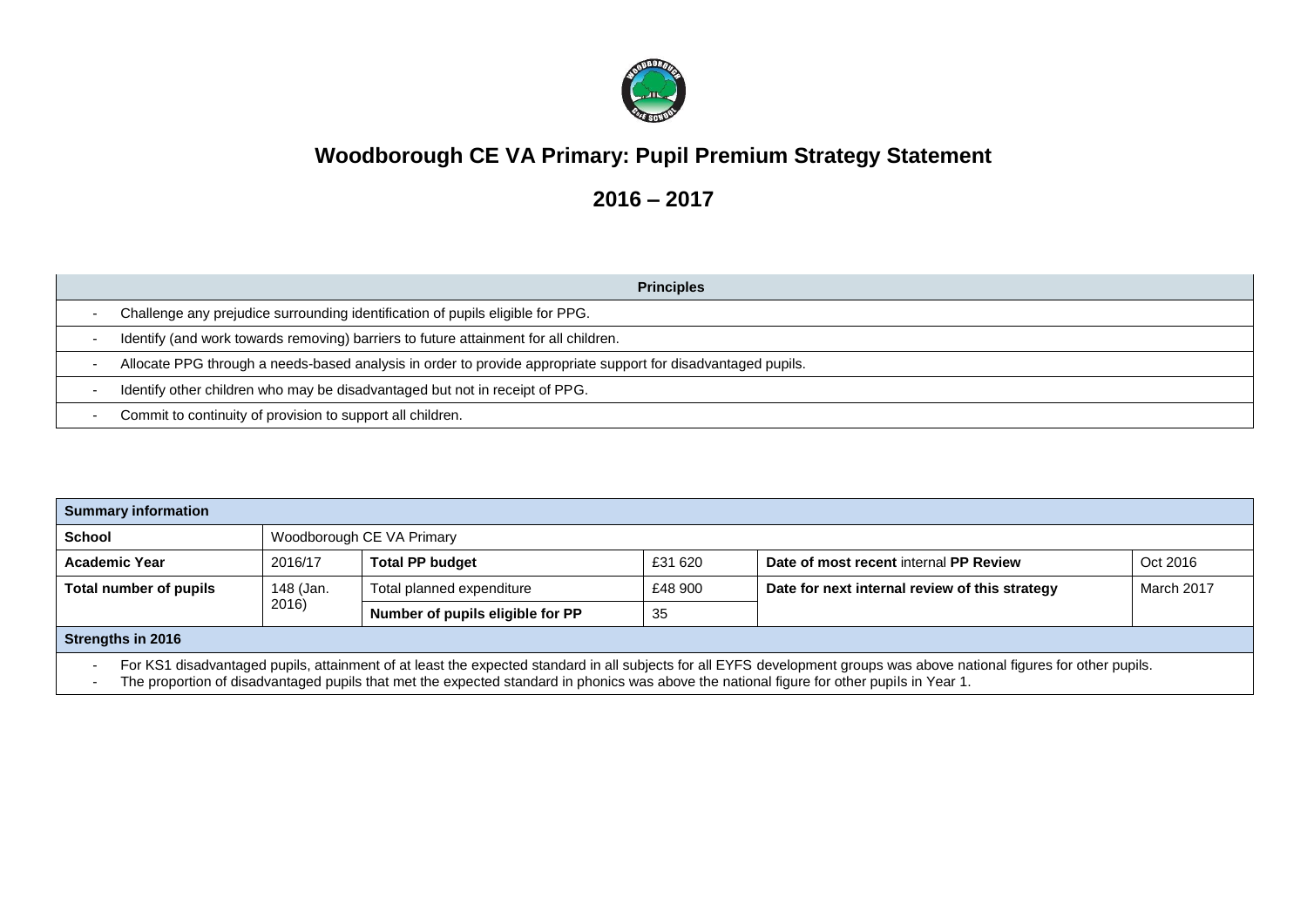| 1. Current attainment                                                          |                                                |                                       |                                      |                       |
|--------------------------------------------------------------------------------|------------------------------------------------|---------------------------------------|--------------------------------------|-----------------------|
|                                                                                | Pupils eligible for PP<br>(Woodborough School) | All pupils<br>(Woodborough<br>School) | Pupils eligible for PP<br>(national) | All pupils (national) |
| End of Key Stage 2 Results (2016)                                              |                                                |                                       |                                      |                       |
| % pupils achieving age related expectations or above: Reading                  | 67% (2 chn out of 3)                           | 71%                                   | 71%                                  | 66%                   |
| % pupils achieving age related expectations or above: Writing                  | 67% (2 chn out of 3)                           | 76%                                   | 79%                                  | 74%                   |
| % pupils achieving age related expectations or above: G, P & S                 | 67% (2 chn out of 3)                           | 65%                                   | 78%                                  | 72%                   |
| % pupils achieving age related expectations or above: Maths                    | 33% (1 chd out of 3)                           | 71%                                   | 75%                                  | 70%                   |
| % pupils achieving age related expectations or above: Reading, writing & maths | 33% (1 chd out of 3)                           | 59%                                   | 60%                                  | 53%                   |
| End of Key Stage 1 Results (2016)                                              |                                                |                                       |                                      |                       |
| % pupils achieving age related expectations or above: Reading                  | 100%                                           | 89%                                   | 78%                                  | 74%                   |
| % pupils achieving age related expectations or above: Writing                  | 100%                                           | 79%                                   | 70%                                  | 65%                   |
| % pupils achieving age related expectations or above: Maths                    | 100%                                           | 95%                                   | 77%                                  | 73%                   |
| Year 1 Phonics Test Results (2016)                                             |                                                |                                       |                                      |                       |
| % pupils attaining expected standard                                           | 100%                                           | 90%                                   | 70%                                  | 81%                   |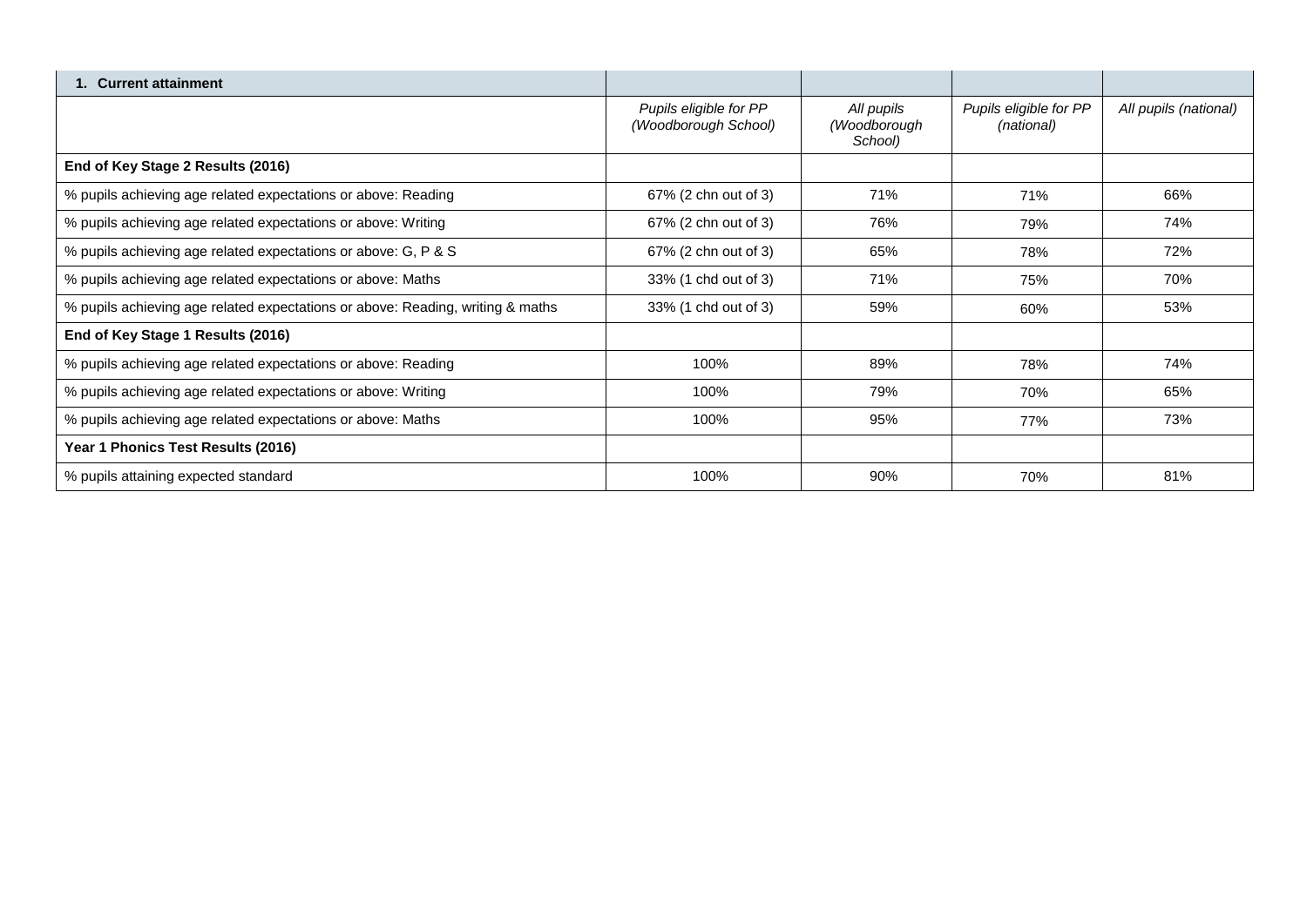|           | 2. Barriers to future attainment (for pupils eligible for PP, including high ability)                                                                                                                                                                                                                                                                                                                                   |                                                                                                                                                                                                                                                                                                                                                                                                  |  |  |  |  |
|-----------|-------------------------------------------------------------------------------------------------------------------------------------------------------------------------------------------------------------------------------------------------------------------------------------------------------------------------------------------------------------------------------------------------------------------------|--------------------------------------------------------------------------------------------------------------------------------------------------------------------------------------------------------------------------------------------------------------------------------------------------------------------------------------------------------------------------------------------------|--|--|--|--|
|           | In-school barriers (issues to be addressed in school, such as poor oral language skills)                                                                                                                                                                                                                                                                                                                                |                                                                                                                                                                                                                                                                                                                                                                                                  |  |  |  |  |
| А.        | Some pupils, several of whom are eligible for PP, need to have additional support in spelling in order to narrow the gap with their peers.                                                                                                                                                                                                                                                                              |                                                                                                                                                                                                                                                                                                                                                                                                  |  |  |  |  |
| <b>B.</b> | Some pupils, several of whom are eligible for PP, need to have additional support in maths in order to narrow the gap with their peers.                                                                                                                                                                                                                                                                                 |                                                                                                                                                                                                                                                                                                                                                                                                  |  |  |  |  |
| C.        | Across the school, a number of pupils eligible for PP also have SEND or are in need of additional support in order to raise their attainment in reading, phonics and writing.                                                                                                                                                                                                                                           |                                                                                                                                                                                                                                                                                                                                                                                                  |  |  |  |  |
| D.        | Learning behaviours (emotional literacy, etc.) of some children, some of whom are eligible for PP, have detrimental effects on their outcomes.                                                                                                                                                                                                                                                                          |                                                                                                                                                                                                                                                                                                                                                                                                  |  |  |  |  |
| Е.        | High attaining pupils to maintain progress in line with or above national average from EYFS into KS1 and throughout KS2.                                                                                                                                                                                                                                                                                                |                                                                                                                                                                                                                                                                                                                                                                                                  |  |  |  |  |
|           | External barriers (issues which also require action outside school, such as low attendance rates)                                                                                                                                                                                                                                                                                                                       |                                                                                                                                                                                                                                                                                                                                                                                                  |  |  |  |  |
| F.        | Some families (several eligible for PP) require additional support such as PSA to improve lateness, attendance, children's well-being. Additionally, some require a greater level of<br>nurture to engage more fully with school including access to extra-curricular activities and school visits.                                                                                                                     |                                                                                                                                                                                                                                                                                                                                                                                                  |  |  |  |  |
|           | 3. Desired outcomes                                                                                                                                                                                                                                                                                                                                                                                                     |                                                                                                                                                                                                                                                                                                                                                                                                  |  |  |  |  |
|           | Desired outcomes and how they will be measured                                                                                                                                                                                                                                                                                                                                                                          | Success criteria                                                                                                                                                                                                                                                                                                                                                                                 |  |  |  |  |
| А.        | The gap in attainment between those who are falling behind in spelling will narrow.                                                                                                                                                                                                                                                                                                                                     | In year school tracking points will show rapid and sustained<br>improvement for targeted children.                                                                                                                                                                                                                                                                                               |  |  |  |  |
| В.        | The gap in attainment between those who are falling behind in maths (particularly at KS2) will narrow.                                                                                                                                                                                                                                                                                                                  | In year school tracking points will show rapid and sustained<br>improvement for targeted children.                                                                                                                                                                                                                                                                                               |  |  |  |  |
| C.        | Attainment in reading for those children who require additional support will improve and be more in line<br>with that of their peers.<br>Attainment in phonics for those children who require additional support will improve and be more in line<br>with that of their peers.<br>Attainment in writing for those children who require additional support will improve and be more in line<br>with that of their peers. | Maintain attainment in Year 1 phonics screening test to be in<br>line with or better than national average.<br>In year school tracking points will show rapid and sustained<br>improvement for targeted children.                                                                                                                                                                                |  |  |  |  |
| D.        | Children will have improved learning behaviours which will in turn have a positive impact on their<br>outcomes.                                                                                                                                                                                                                                                                                                         | Supported children will have improved engagement on learning<br>tasks.<br>Outcomes for supported children will improve to be in line with<br>their peers.                                                                                                                                                                                                                                        |  |  |  |  |
| Е.        | High attaining pupils to maintain progress in line with or above national average from EYFS into KS1<br>and throughout KS2.                                                                                                                                                                                                                                                                                             | Improve percentage of pupils at 'Greater Depth' who were<br>exceeding at EYFS.<br>High attaining pupils in KS1 will continue to make progress in<br>line with or better than national average in KS2.                                                                                                                                                                                            |  |  |  |  |
| F.        | Families who have children who are eligible for PP and other families the school has identified as<br>vulnerable, will have access to parenting support and will engage more fully with the school and take<br>advantage of activities and enrichment offered.                                                                                                                                                          | Incidents of, or persistent lateness will decline.<br>Attendance of supported families will improve.<br>Families will engage more fully with the school - e.g.<br>attendance at parents' evenings, celebration assemblies,<br>curriculum workshops, etc.<br>Children in receipt of PP will participate more fully in activities<br>offered, e.g. music lessons, after-school clubs, visits, etc. |  |  |  |  |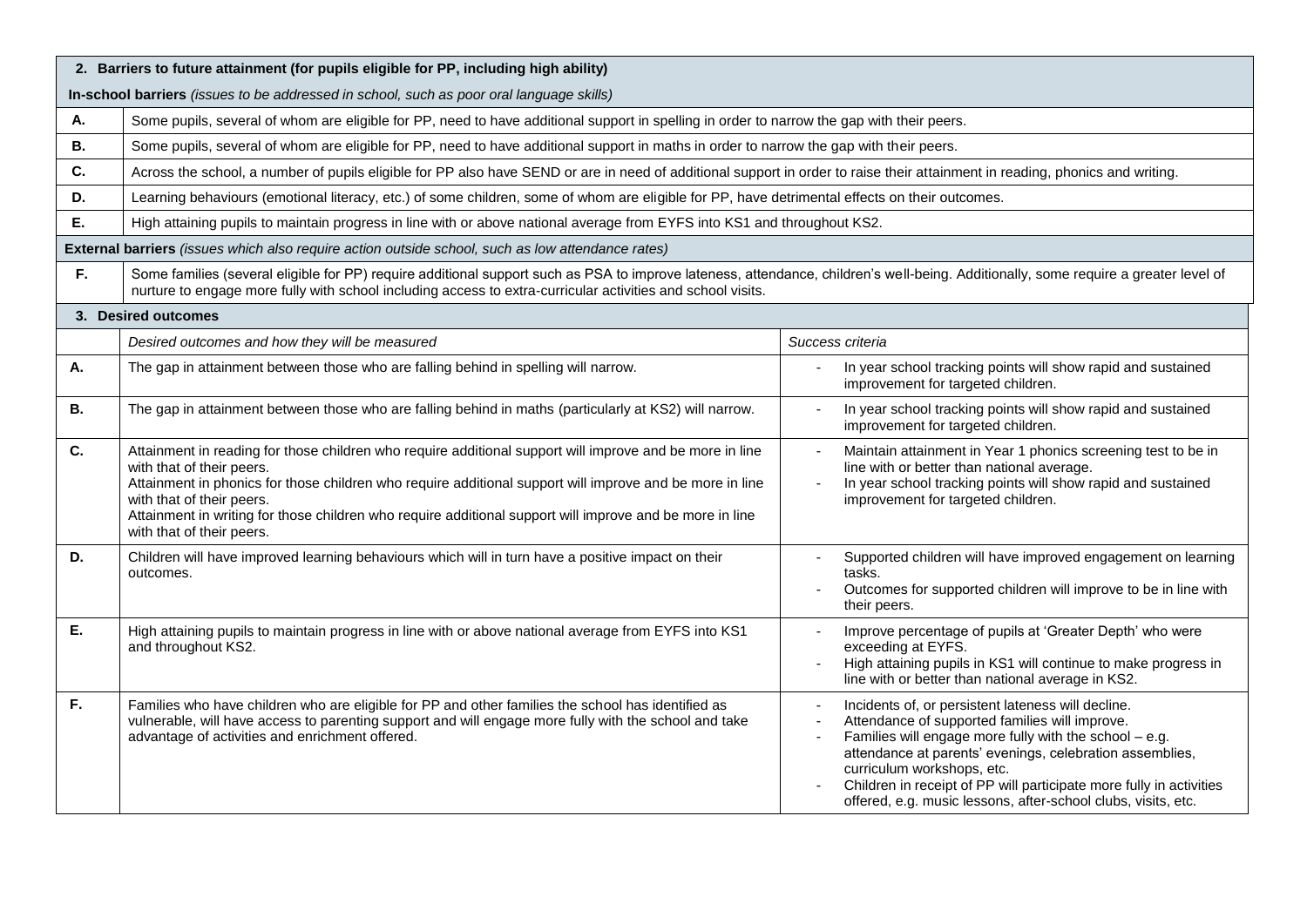|                                                                                                                                                                                                                                                                               | 4. Planned expenditure                                                                                                                                                                                                                                                                                                                                                                                   |                                                                                                                                                                                                                                                                                                                                                                                                                                                                    |                                                                                                                                                      |                                                                |                                            |  |
|-------------------------------------------------------------------------------------------------------------------------------------------------------------------------------------------------------------------------------------------------------------------------------|----------------------------------------------------------------------------------------------------------------------------------------------------------------------------------------------------------------------------------------------------------------------------------------------------------------------------------------------------------------------------------------------------------|--------------------------------------------------------------------------------------------------------------------------------------------------------------------------------------------------------------------------------------------------------------------------------------------------------------------------------------------------------------------------------------------------------------------------------------------------------------------|------------------------------------------------------------------------------------------------------------------------------------------------------|----------------------------------------------------------------|--------------------------------------------|--|
| Academic vear                                                                                                                                                                                                                                                                 | 2016/17                                                                                                                                                                                                                                                                                                                                                                                                  |                                                                                                                                                                                                                                                                                                                                                                                                                                                                    |                                                                                                                                                      |                                                                |                                            |  |
| strategies.                                                                                                                                                                                                                                                                   |                                                                                                                                                                                                                                                                                                                                                                                                          | The three headings below enable schools to demonstrate how they are using the pupil premium to improve classroom pedagogy, provide targeted support and support whole school                                                                                                                                                                                                                                                                                       |                                                                                                                                                      |                                                                |                                            |  |
| i. Quality of teaching for all                                                                                                                                                                                                                                                |                                                                                                                                                                                                                                                                                                                                                                                                          |                                                                                                                                                                                                                                                                                                                                                                                                                                                                    |                                                                                                                                                      |                                                                |                                            |  |
| <b>Desired outcome</b>                                                                                                                                                                                                                                                        | Chosen action /<br>approach                                                                                                                                                                                                                                                                                                                                                                              | What is the evidence and rationale for this<br>choice?                                                                                                                                                                                                                                                                                                                                                                                                             | How will you ensure it is<br>implemented well?                                                                                                       | <b>Staff lead</b>                                              | When will you<br>review<br>implementation? |  |
| A, B, C & E                                                                                                                                                                                                                                                                   | Maintain provision of<br>additional full-time class at<br><b>KS2.</b>                                                                                                                                                                                                                                                                                                                                    | Tried and tested approach adopted in recent<br>years to improve opportunities, provide<br>effective AfL and accelerate progress.                                                                                                                                                                                                                                                                                                                                   | Performance management, lesson<br>observations, data analyses.                                                                                       | $HT(SB)$ &<br>Governing<br>Body                                | Spring 2017                                |  |
| The gap in<br>А.<br>attainment between<br>those who are falling<br>behind in spelling<br>will narrow.<br>E.<br>High attaining pupils<br>to maintain progress<br>in line with or above<br>national average<br>from EYFS into KS1<br>and throughout KS2.                        | Spelling Bee - raise status.<br>Setting of spelling groups.<br>Monitoring of spelling -<br>regularly and rigorously.<br>Homework altered to meet<br>needs of all learners.<br>Displays / individual<br>prompts.<br>Structured, timely 1:1 or<br>small group interventions<br>for those children not<br>meeting ARE or sufficient<br>progress.<br>Y3 transition from phonics<br>> spelling. Daily bursts. | Approach developed as a whole staff and<br>supported by all. Setting allows greater focus<br>for smaller groups on their areas of need.<br>Focused practising and testing of key skills<br>has been successfully implemented across<br>both Key Stages.<br>Use of TAs to add value to what teachers do<br>and to help pupils develop independent skills<br>and manage their own learning.<br>Pupils moving on from KS1 and daily phonics<br>teaching and learning. | In-house training for staff including<br>TAs.<br>Regular and rigorous scrutiny of data<br>(bi-annual SWST and weekly spelling<br>results) and books. | Eng. Subject<br>Leader (FW)<br><b>SENCO</b><br>(MA)<br>HT (SB) | Termly                                     |  |
| <b>B.</b> The gap in<br>attainment between<br>those who are falling<br>behind in maths<br>(particularly at KS2)<br>will narrow.<br>E. High attaining pupils<br>to maintain progress<br>in line with or above<br>national average<br>from EYFS into KS1<br>and throughout KS2. | Ensure all staff have an<br>understanding of concept<br>development in maths.<br>Introduction of 'Rainbow<br>Awards'                                                                                                                                                                                                                                                                                     | Successful previous agreement and<br>understanding of year group non-negotiables<br>in other subjects.<br>Success of 'Multiplication Awards' in raising<br>attainment and profile.                                                                                                                                                                                                                                                                                 | Lesson observations, work scrutiny<br>and data analyses.<br>TD Day (June 2016)                                                                       | Maths<br>subject<br>leader (KC)                                | Termly                                     |  |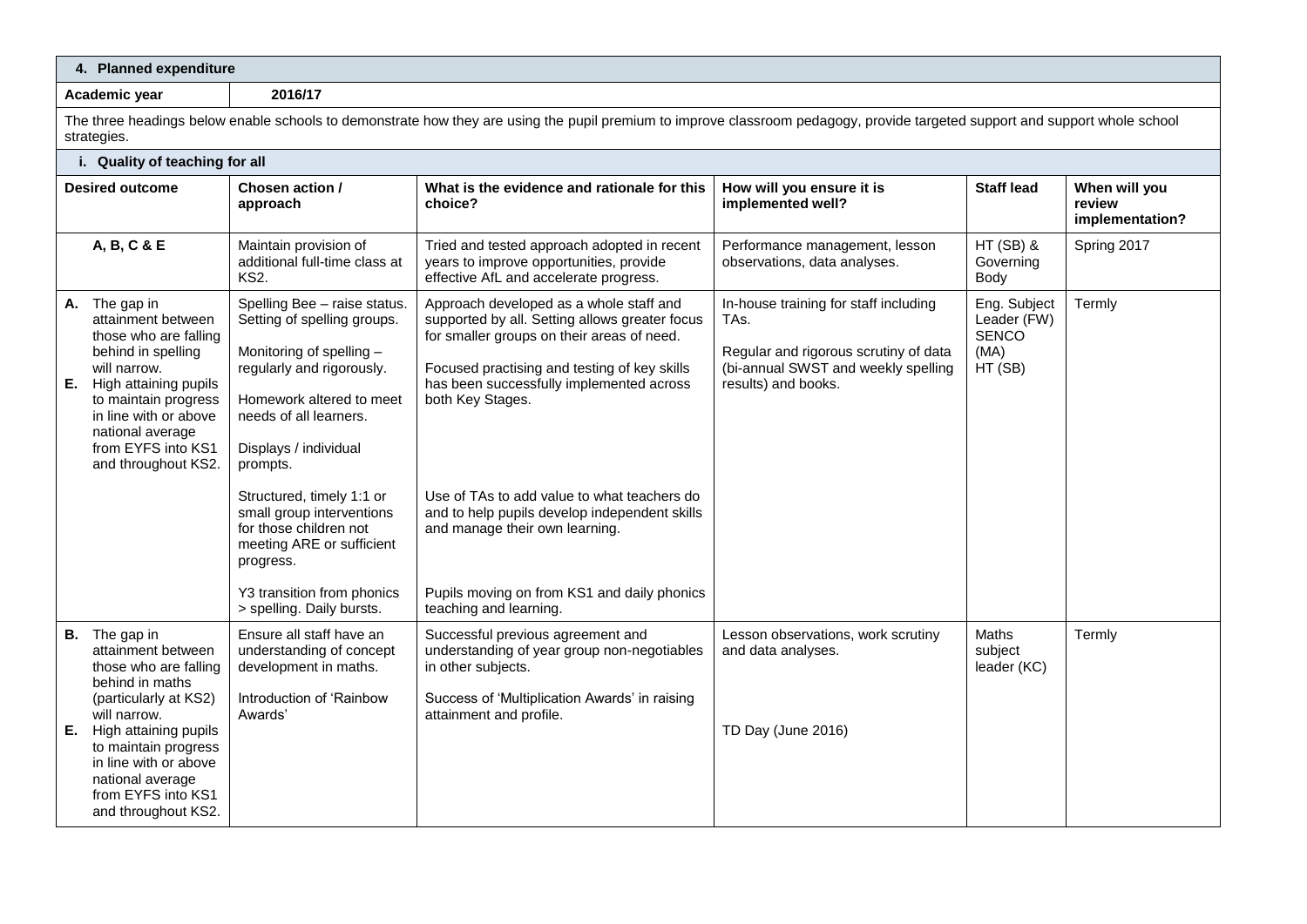| <b>C.</b> Attainment in writing<br>for those children<br>who require<br>additional support<br>will improve and be<br>more in line with that<br>of their peers.<br>E. High attaining pupils<br>to maintain progress<br>in line with or above<br>national average<br>from EYFS into KS1<br>and throughout KS2. | Introduction of Talk 4<br>Writing.<br>Use of interim assessment<br>framework developed for<br>all year groups.<br>Focus on editing work.<br>Termly writing based<br>around a book or core text.<br>Internal moderation.<br>Cluster moderation. | T4W trialled in 2015/16 by two members of<br>staff and rolled out across school for 2016/7.                                                                                                                                          | Training for all teaching staff. TD Day<br>in September 2016.<br>Lesson observations, work scrutiny<br>and data analyses.                                                       | Eng. Subject<br>Leader (FW)                                                  | Termly                                     |
|--------------------------------------------------------------------------------------------------------------------------------------------------------------------------------------------------------------------------------------------------------------------------------------------------------------|------------------------------------------------------------------------------------------------------------------------------------------------------------------------------------------------------------------------------------------------|--------------------------------------------------------------------------------------------------------------------------------------------------------------------------------------------------------------------------------------|---------------------------------------------------------------------------------------------------------------------------------------------------------------------------------|------------------------------------------------------------------------------|--------------------------------------------|
|                                                                                                                                                                                                                                                                                                              |                                                                                                                                                                                                                                                |                                                                                                                                                                                                                                      |                                                                                                                                                                                 | <b>Total budgeted cost</b>                                                   | £35 500                                    |
| ii. Targeted support                                                                                                                                                                                                                                                                                         |                                                                                                                                                                                                                                                |                                                                                                                                                                                                                                      |                                                                                                                                                                                 |                                                                              |                                            |
| <b>Desired outcome</b>                                                                                                                                                                                                                                                                                       | Chosen action/approach                                                                                                                                                                                                                         | What is the evidence and rationale for this<br>choice?                                                                                                                                                                               | How will you ensure it is<br>implemented well?                                                                                                                                  | <b>Staff lead</b>                                                            | When will you<br>review<br>implementation? |
| <b>B.</b> The gap in<br>attainment between<br>those who are falling<br>behind in maths<br>(particularly at KS2)<br>will narrow.                                                                                                                                                                              | Number of TA (and KS2<br>class teacher in lieu of<br>swimming lessons) hours<br>allocated on needs basis<br>across KS2.                                                                                                                        | Use of TAs (and KS2 CT) to add value to<br>what teachers do and to deliver high quality<br>1:1 and small group support using structured<br>interventions.                                                                            | Identification of pupils who are falling<br>behind or are at risk of falling behind.<br>Lesson observations.<br>Work scrutiny to identify transference<br>into 'everyday' work. | <b>Maths</b><br>subject<br>leader (KC)<br><b>SENCO</b><br>(MA)               | Oct/Nov 2016<br>March/April 2017           |
| C Attainment in reading<br>and phonics for those<br>children who require<br>additional support will<br>improve and be more<br>in line with that of<br>their peers.                                                                                                                                           | Structured, timely 1:1 or<br>small group interventions.<br>Number of TA hours<br>allocated on a needs basis<br>across the school.<br>Use of additional time from<br>volunteers.                                                                | Use of TAs to add value to what teachers do<br>and to deliver high quality 1:1 and small<br>group support using structured interventions.<br>Practise of reading skills for children who do<br>not read regularly outside of school. | Progress will be monitored through<br>transference of skills and initial and<br>final assessments.                                                                              | Eng. subject<br>leader (FW)<br><b>SENCO</b><br>(MA), DHT<br>(PW), HT<br>(SB) | Termly                                     |
| D Children will have<br>improved learning<br>behaviours which will<br>in turn have a<br>positive impact on<br>their outcomes.                                                                                                                                                                                | ELSA sessions to improve<br>learning behaviours for<br>identified children.<br>Structured, timely 1:1 or<br>small group interventions.                                                                                                         | Record keeping indicates improved<br>outcomes for pupils who have been part of<br>ELSA interventions in previous years.                                                                                                              | Progress will be monitored through<br>transference of skills and initial and<br>final assessments.                                                                              | <b>SENCO</b><br>(MA), DHT<br>(PW), HT<br>(SB)                                | Termly                                     |
|                                                                                                                                                                                                                                                                                                              |                                                                                                                                                                                                                                                |                                                                                                                                                                                                                                      |                                                                                                                                                                                 | <b>Total budgeted cost</b>                                                   | £11 400                                    |